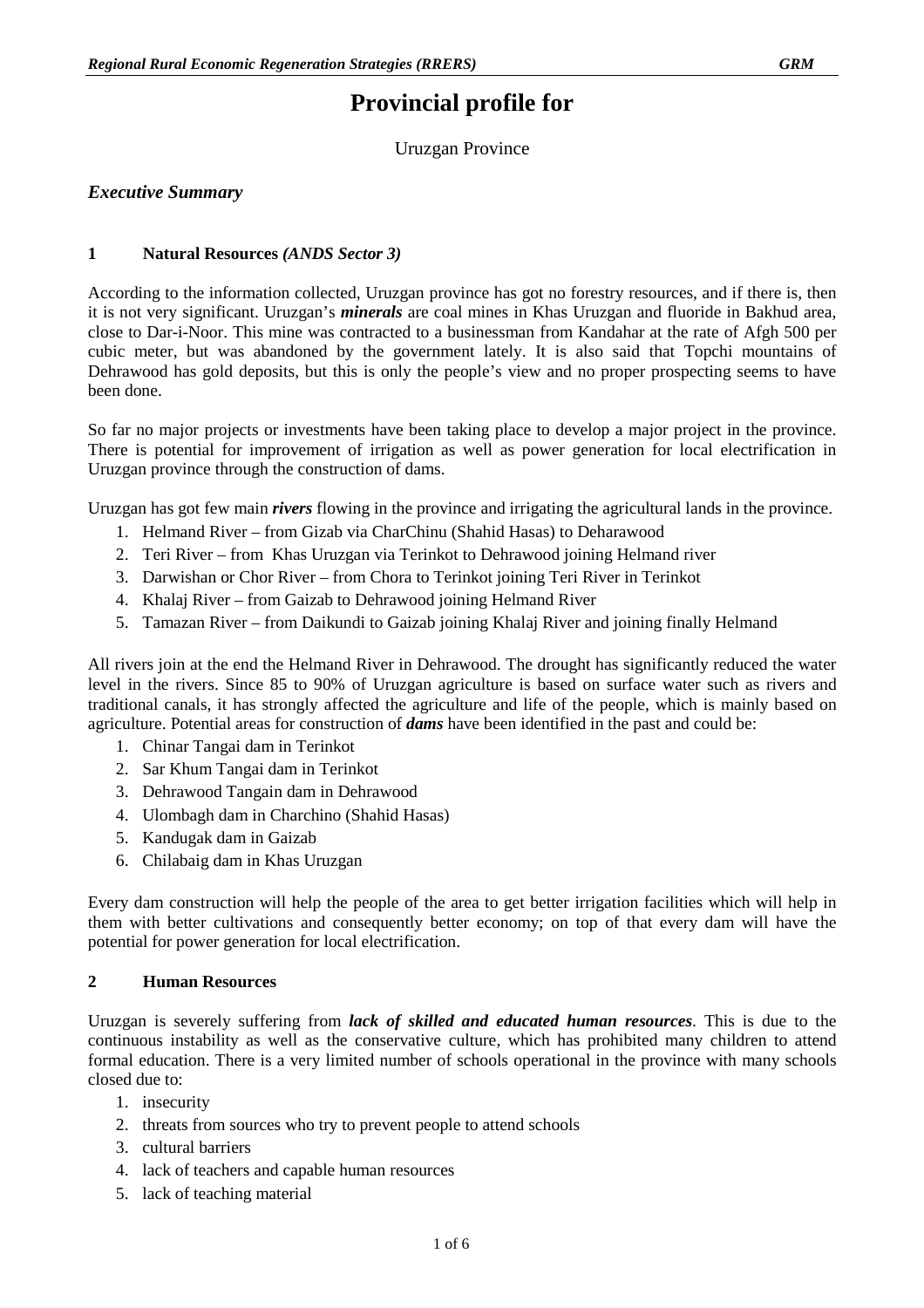6. low level of salaries for teachers and staff

There is *no vocational or technical school* available in the province, some vocational training took place by the NGOs for short term training youth in various crafts.

When it comes to the *IDPs*, Uruzgan has got around 5000-7000 IDP families due to the recent battles and fighting. They are scattered all-over the province coming form the districts where fighting was happening and live among the resident population; there are no formal IDP camps in Uruzgan.

The level of registered returnees to the province in 2006 is not very high. That obviously is due to the security problems and instability in the province. However, according to UNHCR data **15** families have returned from Pakistan and Iran since January 2006 to the 4 Districts Terinkot, Khar Uruzgan, Chora and Dehrawood.

## **3 Agriculture** *(ANDS Sector 6)*

## **3.1 Overview**

Uruzgan economy is 60-70% based on agriculture and farming, and the rest 30-40% on livestock and other businesses; therefore strong attention should be paid to the improvement of agriculture and empowerment of farmers. Uruzgan agriculture is based on both rain-fed and irrigated system, while about 90% of agriculture is based on surface water irrigation coming form the major rivers flowing in the province and about 10-15% is based on karezes and boreholes.

The drought has strongly affected the agriculture and farming of the province since the rivers don't contain sufficient water for the irrigation requirements. It is said that farming and agriculture is dropped by 30-40% in the province. As mentioned the main irrigation is based on surface water flowing in the rivers passing through the districts and water is being diverted from the rivers via traditional canals. All these canals require proper structuring in order to avoid water wastage and have better water management. Construction of dams in the areas mentioned in article 1, could improve the irrigation system and consequently help in better farming and higher production and better economy.

The farming system is more or less homogeneous in the whole province.

- A) Private lands: There are different categories of land owners big land lords above 100 jeribs, Medium land owners from 10 to 100 jeribs and Small land owners from 1 to 10 jeribs. On the other hand there are many landless farmers who are working for other land owners on the basis of:
	- 1. *Labourers:* Working for the land owner, the land owner has provided them with shelter/house and pays them on labourer whatever agreed upon either on monthly or yearly basis when the harvest is done
	- 2. *Bazgari or partnership:* The land owner gives his land in partnership to a farmer to work on it on the basis of agreement to give one-third, one-fourth, or one-fifth of the harvest to the farmer who cultivates the land of the owner. The harvest ratio depends on the nature of agreement and share of expenditures, for instance the owner takes the responsibility for provision of fertilizers, seeds, tractor, fuel for water pump or whatsoever and the farmer is only working on land for cultivation, in this case the 4 or 5 shares would belong to the owner and 1 or 2 shares will be given to the farmer.
	- 3. **Ijara (Lease):** Ijara is the form of agreement between the land owner and the farmer for a longer term that the farmer rents or leases the land of the owner for 1-2-3…5 years for a fixed sum of money or amount of product being cultivated in the land; for instance 100 kg of wheat per each jerib to be given to the owner on annual basis, while all the expenditures are the responsibility of the farmer.

# **3.2 Crops**

Uruzgan agriculture could be divided into 2 categories (i) Crops and (ii) Orchards.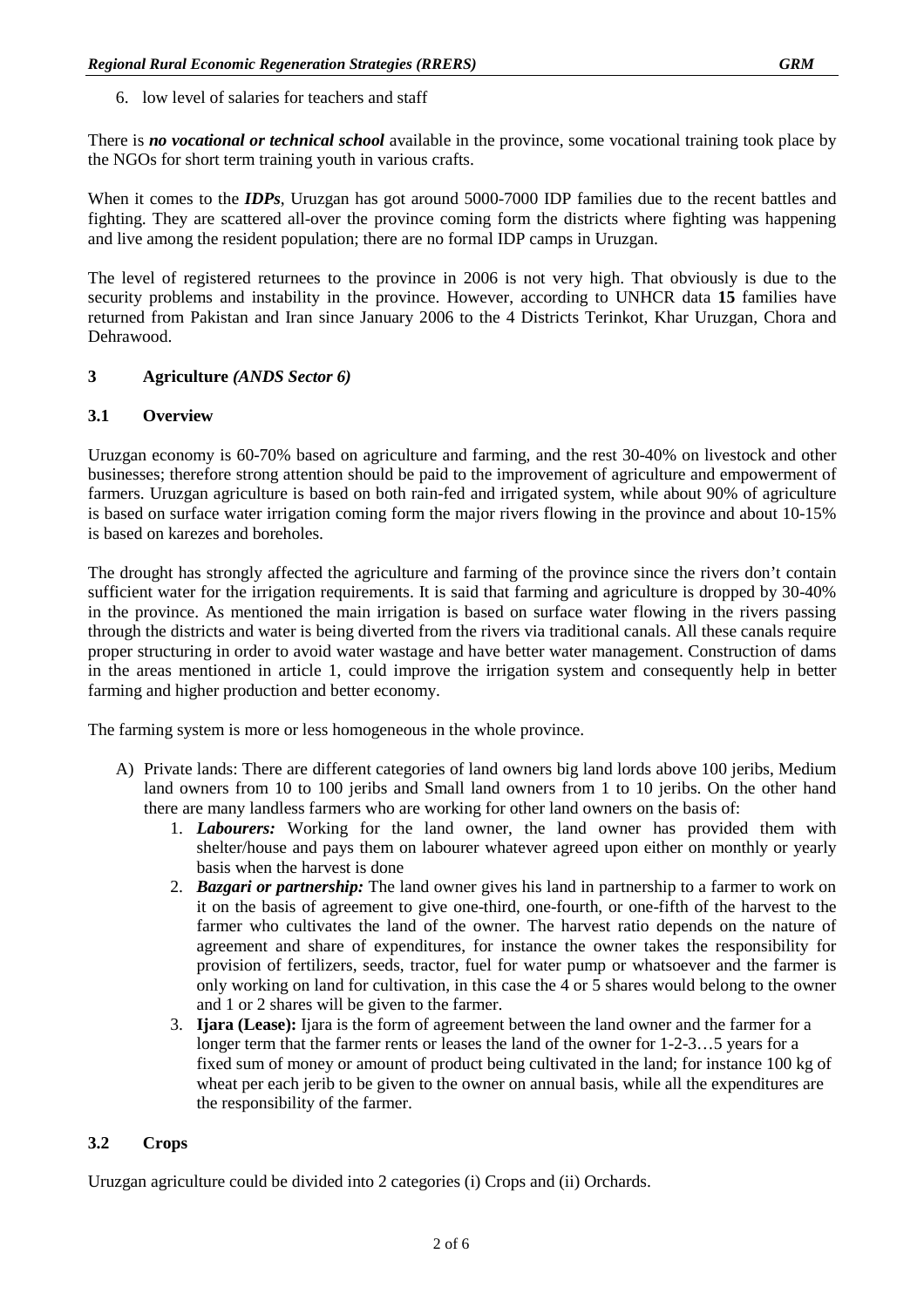- A) The main *crop* in the province is mainly wheat as main crop, of course after poppy, while there are also cumin/caraway, maize, barley, corn, Potatoes, Rice, Melon and Watermelon and some vegetables for domestic use. Rice is coming mainly from Dehrawood, Terinkot and Charchino and potatoes from Khar Uruzgan, Mellon and Watermelon from Deharawood mainly.
- B) Uruzgan also has got **orchards** mainly apricots and almonds. Uruzgan almond is very famous and has got good market in Kandahar.

The cumin, maize, rice, potatoes, almonds and dried apricots of Uruzgan are a cash crop for the farmers. The main market for Uruzgan farming products is Kandahar, from where it is further traded.

The *marketing* is very poor, Uruzgan people are not good traders or businessmen, Kandahar businessmen go and buy their products directly in their villages and bring it down to Kandahar, often using agents in the villages. There is need for introduction of business and trade culture in the province so that they can have direct access to the first hand market in Kandahar. For this purpose farmers' association could play an important role to e.g. do the first cleaning of cumin and bag the product.

It should also be mentioned that currently *poppy* is considered the most important crop in terms of revenue in Uruzgan, which has overshadowed all other crops in the province.

Many farmers have a *poor seed stock* in terms of variety (mixed, often not the most suitable varieties due to donations and retention of seed distributed for food) and quantity. An EU financed programme for the promotion of cumin, whereby farmers were given 3kg of cumin seed, sufficient for 1 jerib, showed a quick increase in the production of cumin (anecdotal evidence from Kandahar cumin traders) and improved quality. Similar projects can be done for other carefully selected crops. With a seed farm to pre-multiply before distribution to farmers continuous injections of new seeds and new varieties can be made.

# **3.3 Livestock**

Uruzgan used to be very rich in terms of livestock and animal husbandry, every household own number of animals for family use and domestic use. On top of that Uruzgan is one of the main summer pasture areas for Kuchi, who are going to the highlands of the province in summer particularly to Chora, Gaizab and Khas Uruzgan, while they come down to Dehrawood, Terinkot and Charchino in winter.

The main production of the livestock is the *by-products* such as ghee, quroot, and wool which are being sold mainly in Kandahar. The drought has strongly affected the livestock, but still Uruzgan livestock is comparatively in better condition it is said that around 30-40% of live stock is lost due to the drought and lack of pasture, fodder and grazing areas.

The farmers still maintain animals mainly *cows, donkeys and sheep* for domestic use which could still be a potential for dairy farm in the province with installation of milk and by-products processing facilities through putting collecting points in villages and buying milk on the spot from the villagers and being transported to the dairy farm for further process. However, the milk is not very much consumed in the province itself and one can hardly find local market for the dairy product since every family has access to milk.

Having accessible *roads* constructed is not only important for the business of livestock and dairy products but also for all other business, the farmers have to have easy and quick access to the market, and therefore dairy business highly requires proper access roads form districts level to the Capital of province and province to province. The road Kandahar Terinkot is constructed but it is not up to standard and already damaged on several places; part of it is not yet rehabilitated.

Most *by-products* (skins, hides and wool) are sold without any processing. If wool washing plants and small tanneries could be established more value could be added in the province before the products are sent out. Business centres and cooperatives should also be introduced to the farmers and livestock owners so that they can improve their access to the markets, services and inputs at more competitive prices.

#### **3.4 Fisheries**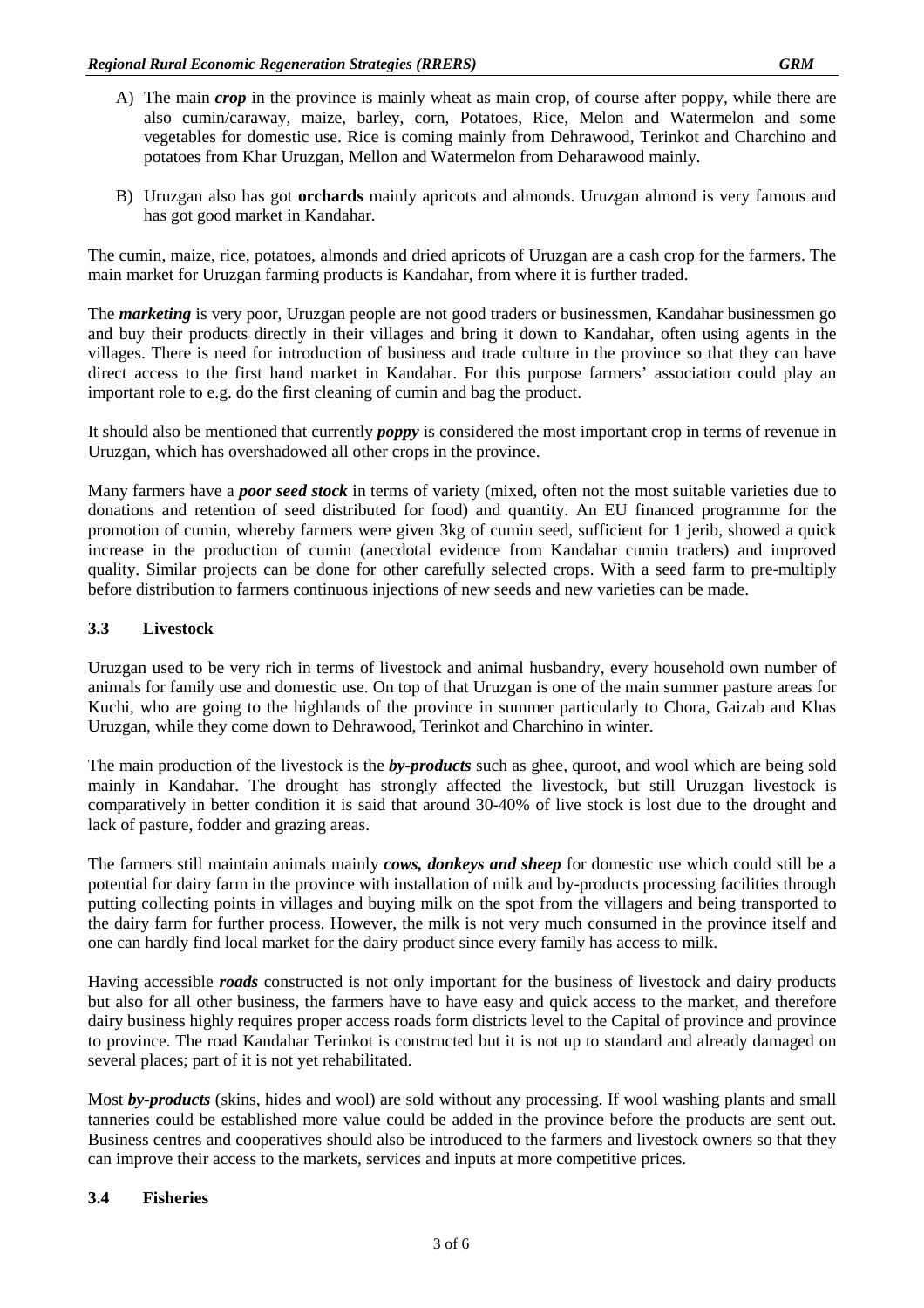Fisheries and Fishing farming has a potential in Uruzgan, nothing has been done in this regard in the province. At current fishing is conducted in very unskilled and crude way by using hand grenades or explosives which is very harmful to the fish stock as all fish die from this "treatment". The fishing is done everywhere in particular in Terinkot and then sold in Terinkot and Kandahar market.

# **3.5 Land tenure**

Uruzgan is a mountainous province with little plain and flat lands for large-scale crop farming, therefore the land ownership is based on small lands owned by individual farmers. The biggest land owner is in possess of less then 600 jeribs maximum, while the medium land ownership is up to 100-150 and small land owner ship from 1-30 jeribs.

According to director of RRD, almost 95% of land is private land belonging to the Uruzgan people and only 5% is state land. This gives only very limited possibilities for resettlement or other products for which one would need state land.

## **3.6 Agricultural support services and input supplies**

There are no major agricultural support services in apart from the department of Agriculture within the government administration; however there are some NGOs who help the farmers in a very small scale such as CADG, ADA, VARA, ALP and PRT. There are also WFP FFW projects being implemented by local NGOs in the province who work for canals cleaning and roads graveling, but this kind of projects is not sustainable and can hardly be considered as bringing structural change to the area. NSP through ADA has identified 72 CDCs in 72 villages around Terinkot.

## **3.7 Agricultural structures (farmer groups/organisations/larger farmers etc)**

According to my information there is no active farmer association or cooperative in Uruzgan province while there is strong need for encouragement towards establishment of farmers cooperatives. There is one state research farm available in Terinkot by the name of Karna Farm with around 1200 jeribs of land which is being leased to someone by the Agriculture department with 0.2 MT of wheat per year and the wheat is used as an income for the agriculture department.

This farm could be developed as research farm for improved seeds and sapling production and multiplication to assist farmers to achieve better yields. It can also spearhead the introduction of new crops and secure the availability of sufficient seed. A farm advisory service should promote the formation of farmers' associations and cooperatives to join forces in the marketing of their produce and gain cheaper access to essential inputs.

#### **3.8 Agriculturally related businesses**

According to farmers they require improved seeds, tractors, small and medium size loans, water dams, structured canals so that they can have better harvest and will improve their economy accordingly.

There is also need for putting small fruit processing mechanisms for instance improved system of drying of apricots and almond cracking and grading facilities. On the other hand cold storages and transport for dairy products. Cumin cleaning and packaging facilities, rice shelling, polishing and cleaning facilities etc.

Training for farmers is needed to understand importance of better marketing, to be able to sell their products and have access to the market with better and improved products.

#### **4 Other business activities** *(ANDS Sector 8)*

Besides agriculture the amount of other economic activities is limited. There are very few businesses operating in the province, a small bazaar in Terinkot city and smaller bazaars with few shops in other districts.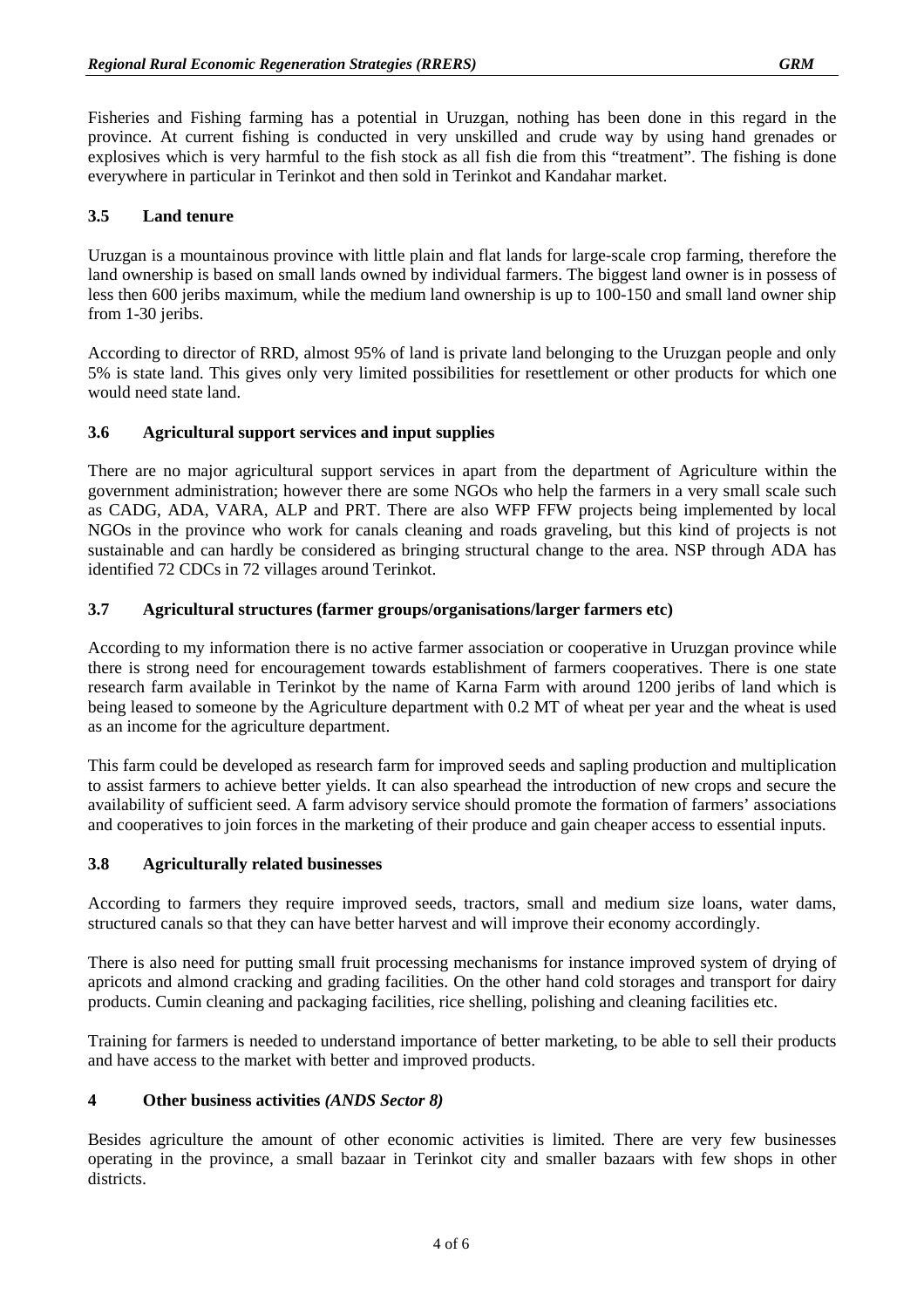There are no *factories* in Uruzgan, apart from 1 or 2 ice factories and a few hardware shops such as car garages, carpentry shops, and tailors. Some PCOs opened recently after mobile telephone systems started their operation in the province. Almost all construction material are being brought as needed from Kandahar, even burned bricks are being brought from Kandahar as the quality of the local bricks is low.

No business unions exist in Uruzgan.

# **5 Security** *(ANDS Sector 1)*

Security situation is very fragile in Uruzgan, particularly a number of districts are completely out of question to work, the access roads even Kandahar Terinkot, is not safe and it is difficult to transport project related materials and personnel to the project site in districts. Usually fighting is going on, most of district centres are in the control of government while other parts of districts are being controlled by insurgents. The mainly Pashtun population has so far seen extremely little benefits from the post-taliban government. The recently started Dutch PRT still has to establish its presence all over the province. Although NSP has formed CDCs the battle for the minds and hearts of people in Uruzgan still has to be fought. At the moment the other party seems to be in a comfortable position.

# **6 Physical infrastructure** *(ANDS Sector 8)*

There is no power in the province while with construction of small dams there is the possibility for electrification of entire province.

- Government offices
- 2 main hospitals and other health facilities (CHC and BHCs) in many districts (EU funded project executed by AHDS)
- Schools everywhere in districts
- Main road between Kandahar-Uruzgan asphalt while other access roads connecting Terinkot to districts and districts to districts all in poor conditions
- Military barracks and police posts
- Few canals and intakes constructed
- One bridge

# **7 Institutional constraints** *(ANDS Sector 8)*

Almost entire country and southern region provinces face similar situation and share similar problems:

- Inadequate and less supportive governmental policies in particular in terms of taxation
- Lack of power and accessible roads
- Lack of storage capacities
- Government bureaucratic procedures
- Lack of quality control and standardization procedures
- Lack supporting mechanism in the government
- Lack financing mechanisms and institutions
- Lack of technical and professional agriculture extension workers

# **8 Credit**

There are no former financial services in Uruzgan. People depend upon hawala and money lenders with exorbitant "costs" for the loans.

## **9 Stakeholders**

| N <sub>0</sub> | <b>Description</b> (Name) | Importance<br>Rate | -<br>.'omment |
|----------------|---------------------------|--------------------|---------------|
|----------------|---------------------------|--------------------|---------------|